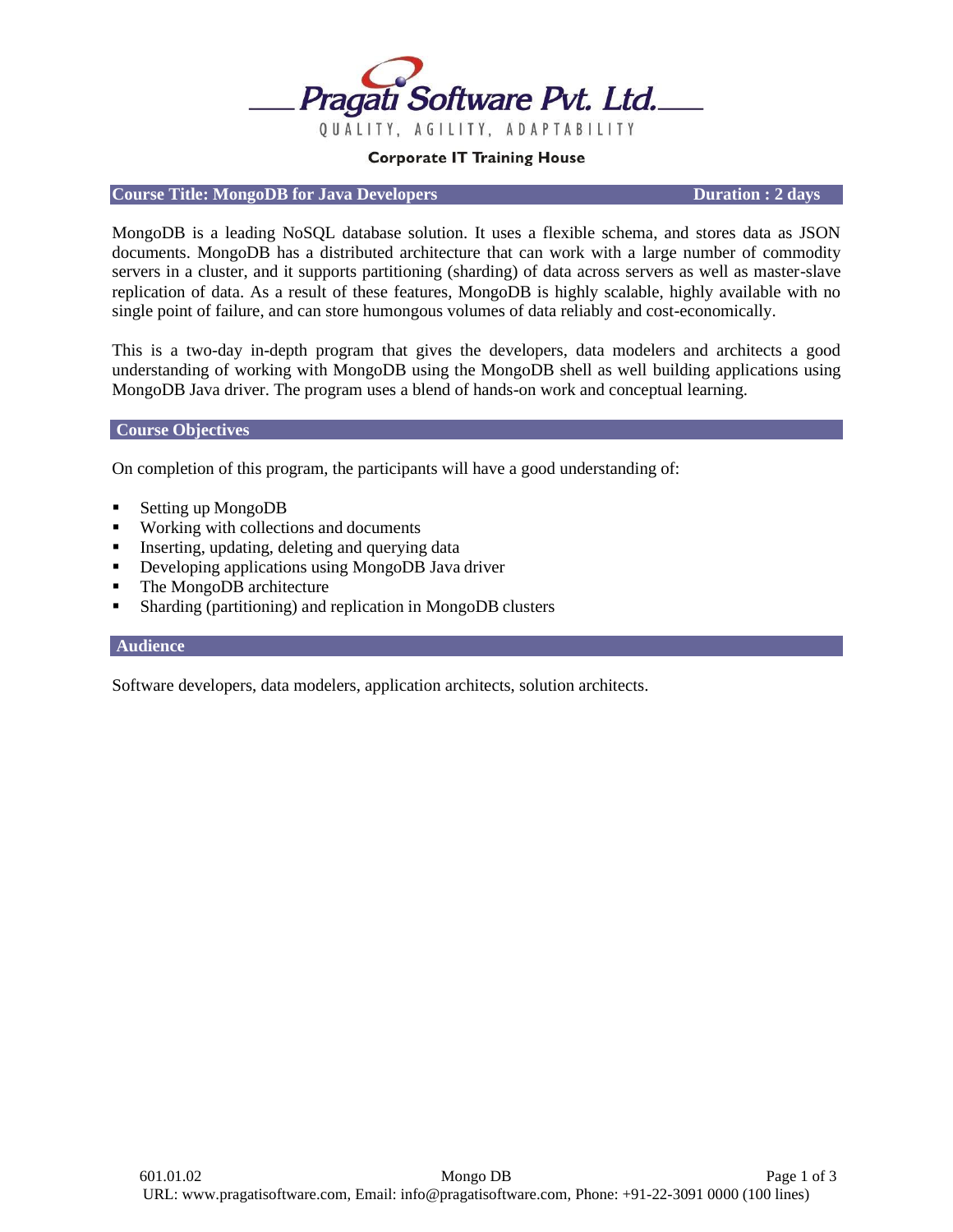

## **Corporate IT Training House**

**Course Outline**

# **Module 1: Introduction to MongoDB**

- What is MongoDB?
- Collections and documents
- Understanding JSON
- Comparison with RDBMS
- Various deployment models

## **Module 2: Getting Started with MongoDB**

- Supported operating systems
- Downloading MongoDB
- Installing MongoDB
- Starting MongoDB services
- Basic configuration settings

### **Module 3: CRUD Operations**

- Inserting documents
- Sub-documents
- Querying documents with conditions
- **•** Queries with projections
- **•** Using various operators
- Sort, limit operations
- Updating documents
- **■** Upsert operations
- Deleting documents
- **■** Importing and exporting data

### **Module 4: Indexes**

- Creating indexes
- Query profiling and Query optimizer

#### **Module 5: Aggregation Framework**

- Aggregation concepts
- Aggregation pipeline
- Map-Reduce

**Module 6: Schema Design**

- Schema design case studies
- Schema design for various domains